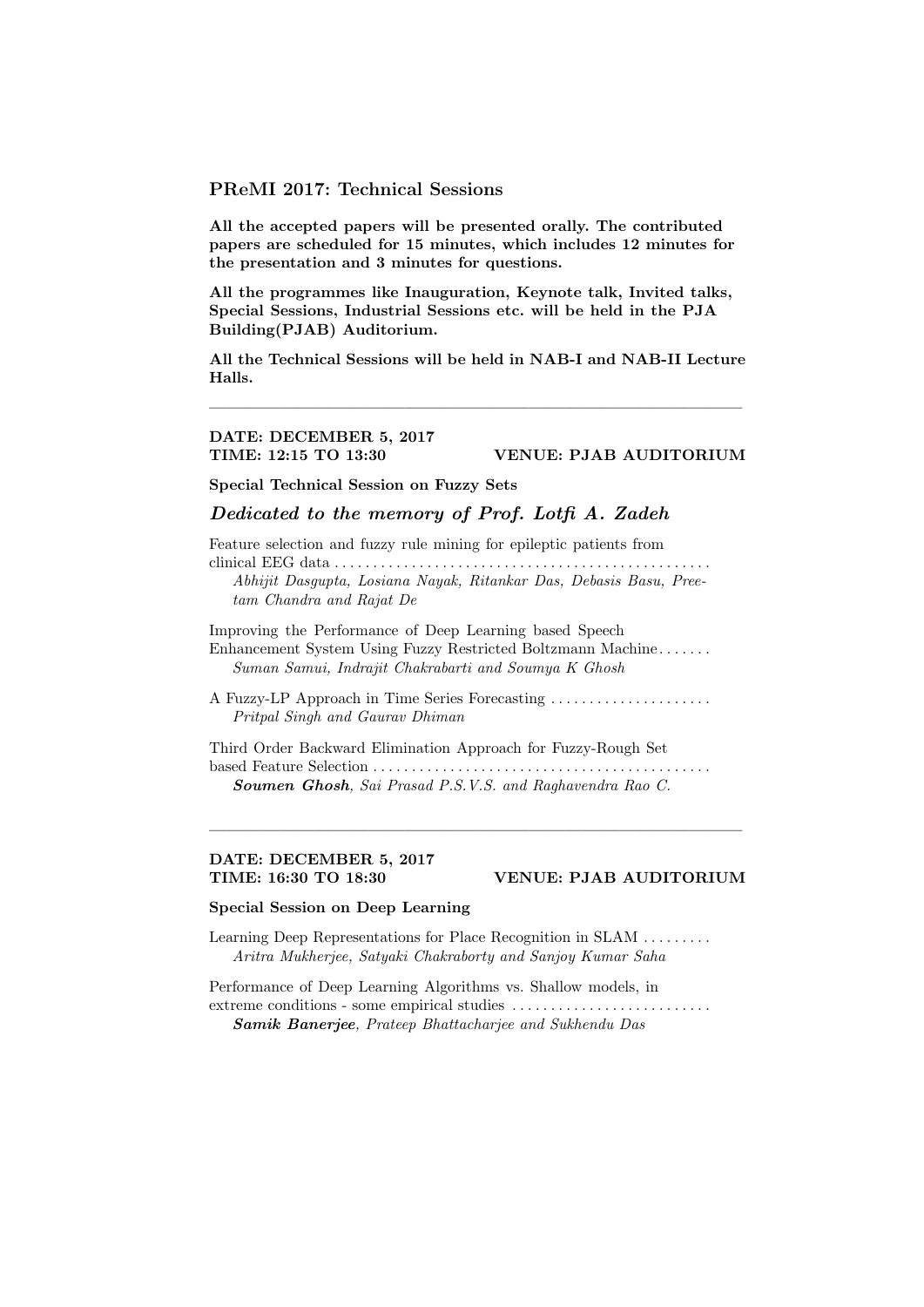| Space-Time Super-Resolution using Deep Learning based Framework |                                                  |  |
|-----------------------------------------------------------------|--------------------------------------------------|--|
|                                                                 | Manoj Sharma, Santanu Chaudhury and Brejesh Lall |  |

A spatio-temporal feature learning approach for Dynamic Scene Recognition . . . . . . . . . . . . . . . . . . . . . . . . . . . . . . . . . . . . . . . . . . . . . . . . . . . . . . Ihsan Ullah and Alfredo Petrosino

Stacked Features Based CNN For Rotation Invariant Digit Classification . Ayushi Jain, Gorthi R.K. Sai Subrahmanyam and Deepak Mishra

A Study on Deep Convolutional Neural Network Based Approaches for Person Re-Identification . . . . . . . . . . . . . . . . . . . . . . . . . . . . . . . . . . . . . . . . . . . Harendra Chahar and Neeta Nain

Two-Stream Convolutional Network with Multi-level Feature Fusion for Categorization of Human Action from Videos. . . . . . . . . . . . . . . . . . . . . . Prateep Bhattacharjee and Sukhendu Das

#### DATE: DECEMBER 5, 2017 TIME: 16:30 TO 18:30 VENUE: NAB - I

#### Technical Session – I: Pattern Recognition and Machine Learning

——————————————————————————————

kNN Classification with an Outlier Informative Distance Measure ....... Gautam Bhattacharya, Koushik Ghosh and Ananda S. Chowdhury

Tree-based Structural Twin Support Tensor Clustering with square loss

function . . . . . . . . . . . . . . . . . . . . . . . . . . . . . . . . . . . . . . . . . . . . . . . . . . . . . . . . . Reshma Rastogi N´ee Khemchandani and Sweta Sharma

- Kernel Entropy Discriminant Analysis for Dimension Reduction ........ Aditya Mehta and Chandra Sekhar C.
- Machine Learning Approach for Identification of miRNA-mRNA Regulatory Modules in Ovarian Cancer . . . . . . . . . . . . . . . . . . . . . . . . . . . . . . Sushmita Paul and Shubham Talbar
- Label Correlation Propagation for Semi-Supervised Multi-Label Learning Aritra Ghosh and Chandra Sekhar C

Formulation of Two Stage Multiple Kernel Learning using Regression Framework . . . . . . . . . . . . . . . . . . . . . . . . . . . . . . . . . . . . . . . . . . . . . . . . . . . . . . . Shiju S S, Asif Salim and Sumitra S.

A Two-Stage Conditional Random Field Model based Framework for Multi-Label Classification . . . . . . . . . . . . . . . . . . . . . . . . . . . . . . . . . . . . . . . . . . Abhiram Kumar Singh and Chandra Sekhar C.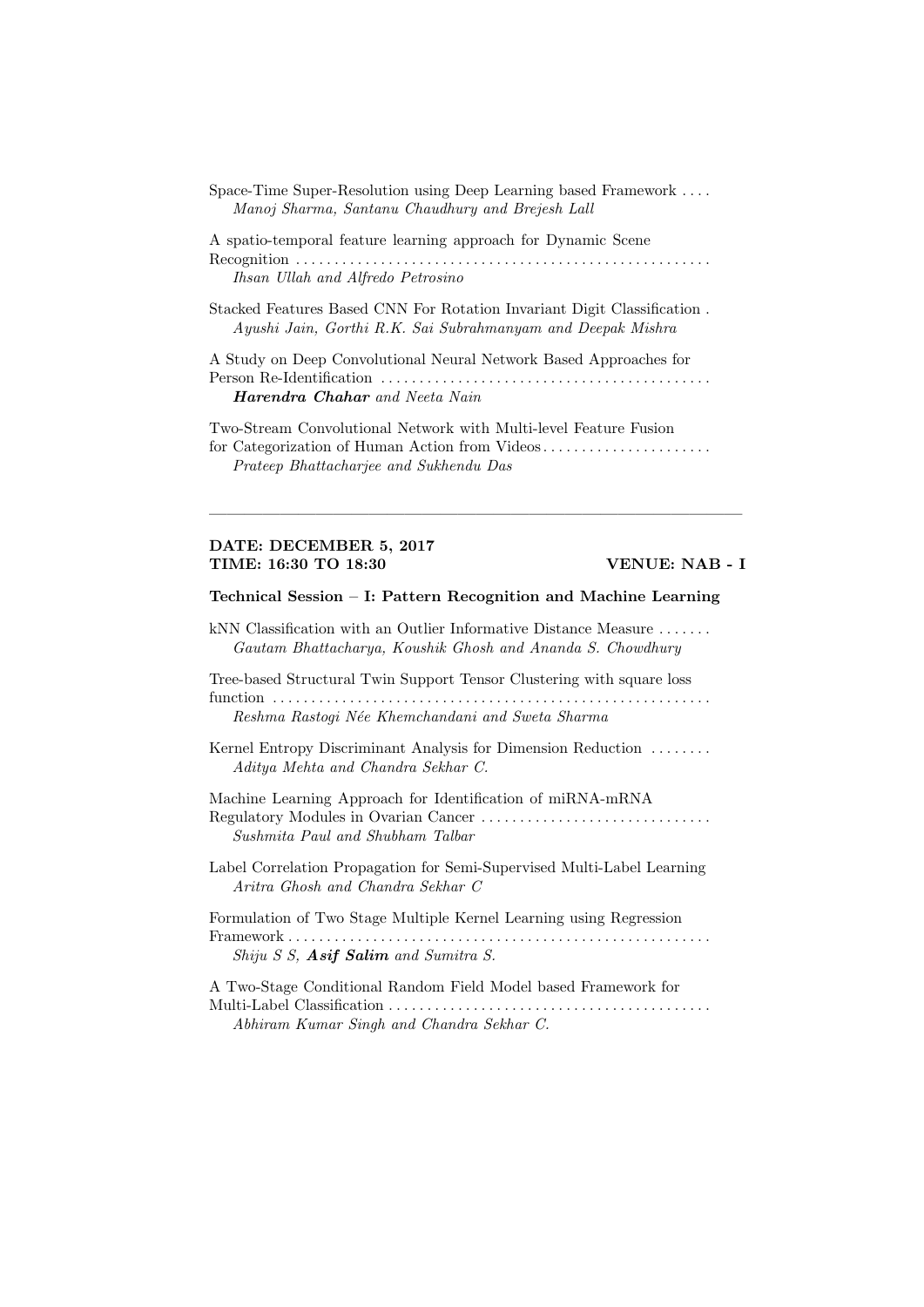A Matrix Factorization & Clustering based Approach for Transfer

Learning . . . . . . . . . . . . . . . . . . . . . . . . . . . . . . . . . . . . . . . . . . . . . . . . . . . . . . . . . V. Sowmini Devi, Vineet Padmanabhan and Arun K. Pujari

#### DATE: DECEMBER 5, 2017 TIME: 16:30 TO 18:30 VENUE: NAB - II

Technical Session – II: Computer Vision and Video Processing

 $\longrightarrow$  . The contribution of the contribution of  $\mathcal{L}$ 

Unlocking the Mechanism of Devanagari Letter Identification using Eye Tracking . . . . . . . . . . . . . . . . . . . . . . . . . . . . . . . . . . . . . . . . . . . . . . . . . . . . . . . . .

Chetan Ralekar, Tapan Gandhi and Santanu Chaudhury

Unsupervised Feature Descriptors based Facial Tracking over Distributed Geospatial Subspaces . . . . . . . . . . . . . . . . . . . . . . . . . . . . . . . . . . . Shubham Dokania, Ayush Chopra, Feroz Ahmad, Sreedevi Indu and Santanu Chaudhury

Adaptive TerraSAR-X Image Registration (AIR) using Spatial Fisher Kernel Framework . . . . . . . . . . . . . . . . . . . . . . . . . . . . . . . . . . . . . . . . . . . . . . . . Sirisha B, Chandrasekhar P, Chandrasekhara Sastry A S and Sandhya B

A Robust Color Video Watermarking Technique Using DWT, SVD and frame differences . . . . . . . . . . . . . . . . . . . . . . . . . . . . . . . . . . . . . . . . . . . . . . . . . . Sai Shyam Sharma, Sanik Thapa and K. Chaitanya Pavan Tanay

Object Tracking with Classification Score Weighted Histogram of Sparse Codes . . . . . . . . . . . . . . . . . . . . . . . . . . . . . . . . . . . . . . . . . . . . . . . . . . . . . Mathew Francis and Prithwijit Guha

A Machine Learning Inspired Approach for Detection, Recognition and Tracking of Moving Objects from Real-time Video . . . . . . . . . . . . . . . . . . . . Anit Chakraborty and Sayandip Dutta

Face detection based on frequency domain features . . . . . . . . . . . . . . . . . . . . Rajesh D S and Shekar B H

 $\frac{1}{\sqrt{2}}$  , and the contract of  $\frac{1}{\sqrt{2}}$  , and  $\frac{1}{\sqrt{2}}$  , and  $\frac{1}{\sqrt{2}}$  , and  $\frac{1}{\sqrt{2}}$  , and  $\frac{1}{\sqrt{2}}$ 

### DATE: DECEMBER 6, 2017 TIME: 16:30 TO 18:00 VENUE: NAB - I

### Technical Session – V: Soft and Natural Computing

A Novel OCR System based on Rough Set Semi-Reduct . . . . . . . . . . . . . . . Ushasi Chaudhuri, Partha Bhowmick and Jayanta Mukherjee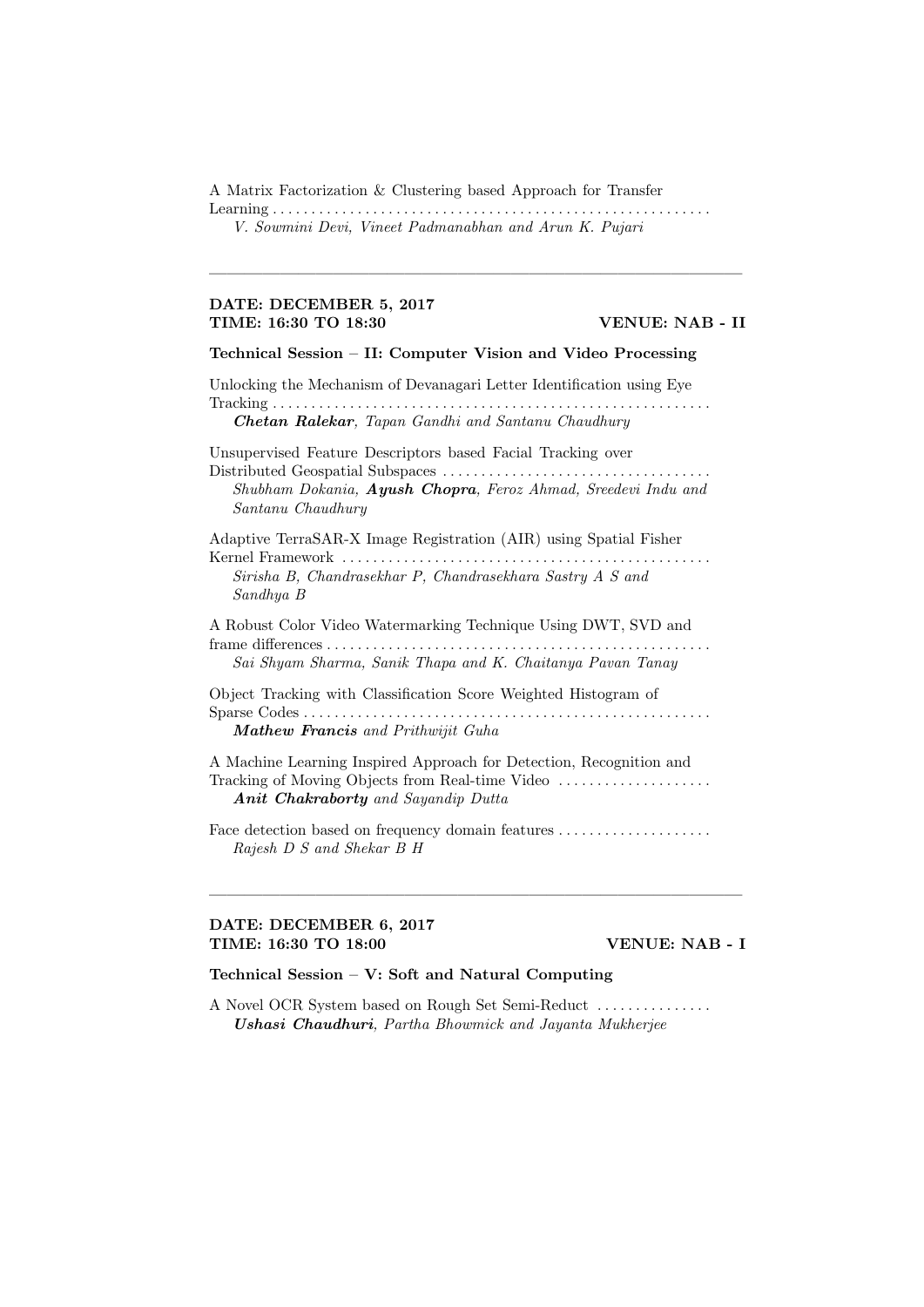Rough set rules determine disease progressions in different groups of

Parkinson's patients . . . . . . . . . . . . . . . . . . . . . . . . . . . . . . . . . . . . . . . . . . . . . . Andrzej Przybyszewski, Stanislaw Szlufik, Piotr Habela and Dariusz Koziorowski

Detection of Atypical Elements by Transforming Task to Supervised Form Piotr Kulczycki and Damian Kruszewski

Adversarial Optimization of Indoor Positioning System using Differential Evolution . . . . . . . . . . . . . . . . . . . . . . . . . . . . . . . . . . . . . . . . . . . . . . Feroz Ahmad and Sreedevi Indu

Fast Convergence to Near Optimal Solution for Job Shop Scheduling using Cat Swam Optimization . . . . . . . . . . . . . . . . . . . . . . . . . . . . . . . . . . . . . . Vivek Dani, Aparna Sarswat, Vishnu Swaroop, Shridhar Domanal and G.Ram Mohana Reddy

Music-Induced Emotion Classification from the Prefrontal Hemodynamics Pallabi Samanta, Diptendu Bhattacharya, Amiyangshu De, Lidia Ghosh and Amit Konar

 $\longrightarrow$  . The contribution of the contribution of  $\mathcal{L}$ 

### DATE: DECEMBER 7, 2017 TIME: 10:00 TO 11:45 VENUE: NAB - I

#### Technical Session – III: Computer Vision and Video Processing

A Study on the Properties of 3D Digital Straight Line Segments . . . . . . . . Mousumi Dutt, Somrita Saha and Arindam Biswas

Does Rotation Influence the Estimated Contour Length of a Digital Object? . . . . . . . . . . . . . . . . . . . . . . . . . . . . . . . . . . . . . . . . . . . . . . . . . . . . . . . . . . Sabyasachi Mukherjee, Oishila Bandyopadhyay, Arindam Biswas and Bhargab B. Bhattacharya

Aggregated Channel Features With Optimum Parameters for Pedestrian Detection . . . . . . . . . . . . . . . . . . . . . . . . . . . . . . . . . . . . . . . . . . . . . . Blossom Bastian and Jiji Victor

Variants of Locality Preserving Projection for Modular Face and Facial Expression Recognition . . . . . . . . . . . . . . . . . . . . . . . . . . . . . . . . . . . . . . . . . . . . Gitam Shikkenawis and Suman K Mitra

Video Stabilization using Sliding Frame Window . . . . . . . . . . . . . . . . . . . . . . Keerthan S Shagrithaya, Eeshwar Gurushankar, Deepak Srikanth, Pravin Bhaskar Ramteke and Shashidhar G. Koolagudi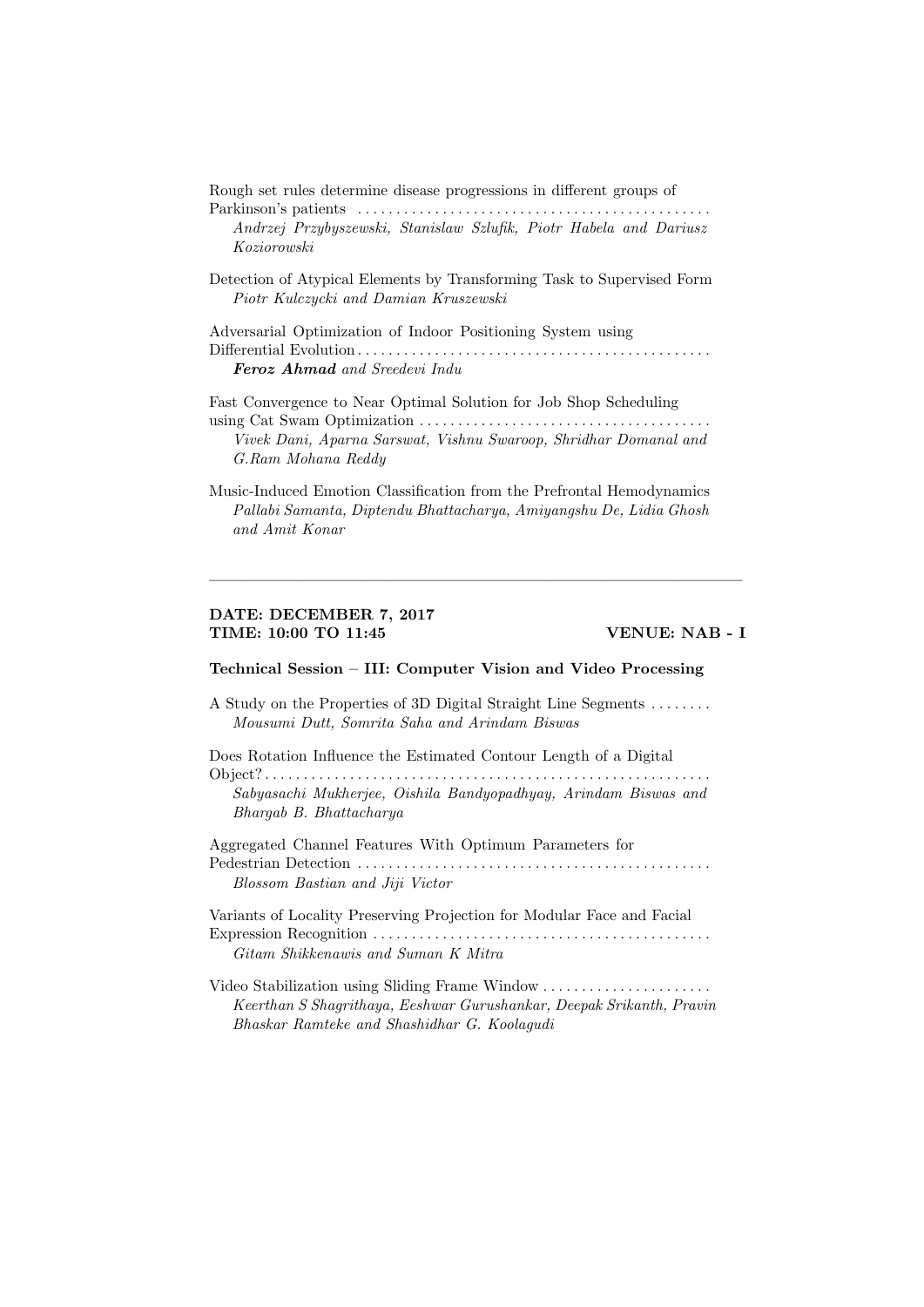Abnormal Crowd Behavior Detection Based on Combined Approach of Energy Model and Threshold . . . . . . . . . . . . . . . . . . . . . . . . . . . . . . . . . . . . . . . Madhura Halbe, Vibha Vyas and Yogita Vaidya

Deep Learning in the Domain of Multi-Document Text Summarization . . Rajendra Kumar Roul, Jajati Keshari Sahoo and Rohan Goel

#### DATE: DECEMBER 7, 2017 TIME: 10:00 TO 11:45 VENUE: NAB - II

### Technical Session – VI: Bioinformatics and Computational Biology

 $\longrightarrow$  . The contribution of the contribution of  $\mathcal{L}$ 

A New Method to Address Singularity Problem in Multimodal Data Analysis . . . . . . . . . . . . . . . . . . . . . . . . . . . . . . . . . . . . . . . . . . . . . . . . . . . . . . . . . Ankita Mandal and Pradipta Maji

Efficient and Effective Multiple Protein Sequence Alignment Model Using Dynamic Progressive Approach with Novel Look Back Ahead Scoring System . . . . . . . . . . . . . . . . . . . . . . . . . . . . . . . . . . . . . . . . . . . . . . . . . . .

Sanjay Bankapur and Nagamma Patil

Classification of Vector-borne Virus through Totally Ordered Set of Dinucleotide Interval Patterns . . . . . . . . . . . . . . . . . . . . . . . . . . . . . . . . . . . . . . Uddalak Mitra and Balaram Bhattacharyya

A quasi-clique mining algorithm for analysis of the human protein-protein interaction network . . . . . . . . . . . . . . . . . . . . . . . . . . . . . . . . . . Brijesh Sriwastava, Subhadip Basu and Ujjwal Maulik

Prediction of Thyroid Cancer genes using an ensemble of Post Translational Modification, Semantic and Structural similarity based clustering results . . . . . . . . . . . . . . . . . . . . . . . . . . . . . . . . . . . . . . . . . . . . . . . . . .

Anup Kumar Halder, Pritha Dutta, Mahantapas Kundu, Mita Nasipuri and Subhadip Basu

mRMR+: An Effective Feature Selection Algorithm for Classification . . . . Hussain Chowdhury and Dhruba Bhattacharyya

Topological Inquisition into the PPI Networks Associated with Human Diseases through Graphlet Frequency Distribution . . . . . . . . . . . . . . . . . . . . Debjani Bhattacharjee, Sk Md Mosaddek Hossain, Raziya Sultana and Sumanta Ray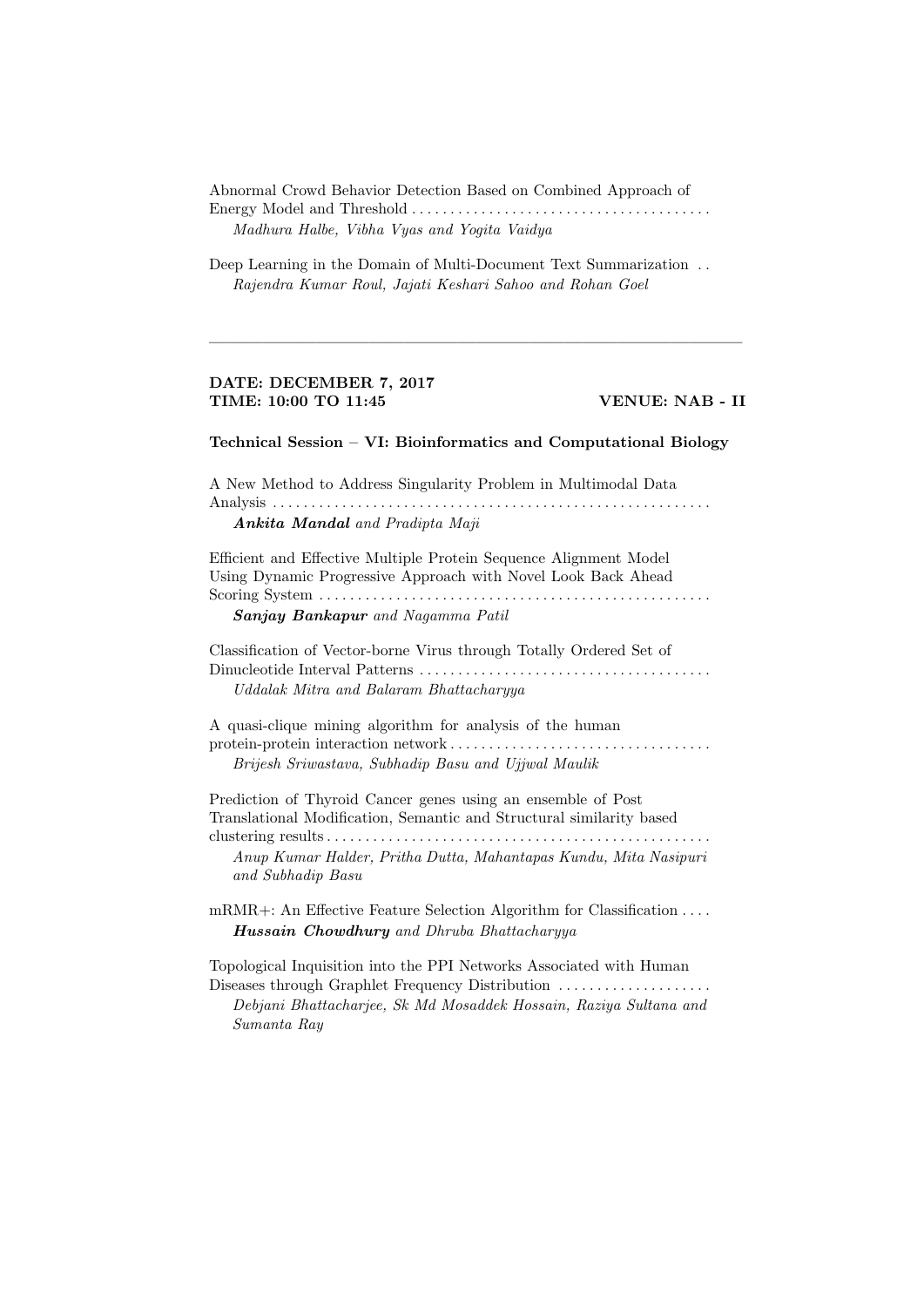## DATE: DECEMBER 7, 2017

#### TIME: 15:00 TO 16:00 VENUE: PJAB AUDITORIUM

### Special Session on Spatial Data Science and Engineering

Spatial Distribution based Provisional Disease Diagnosis in Remote Healthcare . . . . . . . . . . . . . . . . . . . . . . . . . . . . . . . . . . . . . . . . . . . . . . . . . . . . . . . Indrani Bhattacharya and Jaya Sil

 $\longrightarrow$  . The contribution of the contribution of  $\mathcal{L}$ 

Extraction of Phenotypic Traits for Drought Stress Study using Hyperspectral Images. . . . . . . . . . . . . . . . . . . . . . . . . . . . . . . . . . . . . . . . . . . . . . Swati Bhugra, Nitish Agarwal, Shubham Yadav, Soham Banerjee, Santanu Chaudhury and Brejesh Lall

Spatio-temporal Prediction of Meteorological Time Series Data: An Approach based on Spatial Bayesian Network (SpaBN) ................ Monidipa Das and Soumya Ghosh

 $\frac{1}{\sqrt{2}}$  , and the contract of  $\frac{1}{\sqrt{2}}$  , and  $\frac{1}{\sqrt{2}}$  , and  $\frac{1}{\sqrt{2}}$  , and  $\frac{1}{\sqrt{2}}$  , and  $\frac{1}{\sqrt{2}}$ 

### DATE: DECEMBER 7, 2017 TIME: 15:00 TO 16:30 VENUE: NAB - I

#### Technical Session – IV: Signal and Image Processing

Selection of Relevant Electrodes based on Temporal Similarity for Classification of Motor Imagery Tasks . . . . . . . . . . . . . . . . . . . . . . . . . . . . . . . Jyoti Singh Kirar, Ayesha Choudhary and R.K. Agrawal

Automated Measurement of Translational Margins and Rotational Shifts in Pelvic Structures using CBCT Images of Rectal Cancer patients Sai Phani Kumar Malladi, Bijju Kranthi Veduruparthi, Jayanta Mukherjee, Partha Pratim Das, Saswat Chakrabarti and Indranil Mallick

Exploring the scope of HSV color channels towards simple shadow contour detection . . . . . . . . . . . . . . . . . . . . . . . . . . . . . . . . . . . . . . . . . . . . . . . . . Jayeeta Saha and Arpitam Chatterjee

Linear Curve Fitting-based Headline Estimation in Handwritten Words for Indian Scripts . . . . . . . . . . . . . . . . . . . . . . . . . . . . . . . . . . . . . . . . . . . . . . . . . Rahul Pramanik and Soumen Bag

Object Segmentation in Texture Images using Texture Gradient based Active Contours . . . . . . . . . . . . . . . . . . . . . . . . . . . . . . . . . . . . . . . . . . . . . . . . . . Priyambada Subudhi and Susanta Mukhopadhyay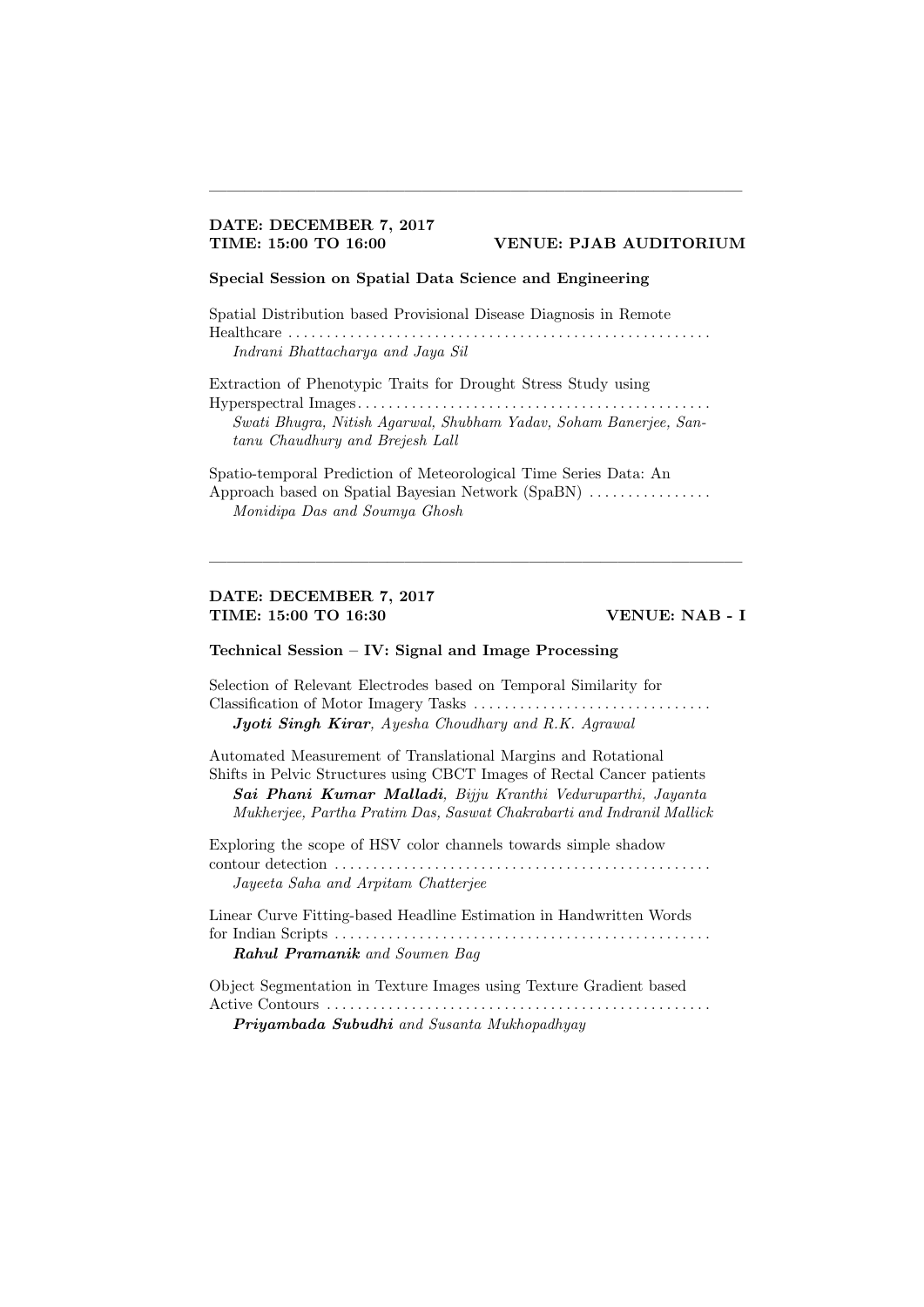A Variance Based Image Binarization Scheme and Its Application in

Text Segmentation . . . . . . . . . . . . . . . . . . . . . . . . . . . . . . . . . . . . . . . . . . . . . . . . Ranjit Ghoshal, Aditya Saha and Sayan Das

 $\longrightarrow$  . The contribution of the contribution of  $\mathcal{L}$ 

#### DATE: DECEMBER 7, 2017 TIME: 15:00 TO 16:30 VENUE: NAB - II

Technical Session – XI: Applications of Pattern Recognition and Machine Intelligence

Hierarchical Ranking of Cricket Teams Incorporating Player Composition Abhinav Agarwalla, Madhav Mantri and Vishal Singh

Smart Water Management: An Ontology-drivenContext-aware IoT application . . . . . . . . . . . . . . . . . . . . . . . . . . . . . . . . . . . . . . . . . . . . . . . . . . . . . . . Deepti Goel, Santanu Chaudhury and Hiranmay Ghosh

Structured Prediction of Music Mood with Twin Gaussian Processes . . . . Santosh Chapaneri and Deepak J Jayaswal

Differentiating Pen Inks in Handwritten Bank Cheques using Multi-layer Perceptron . . . . . . . . . . . . . . . . . . . . . . . . . . . . . . . . . . . . . . . . . . . . . Prabhat Dansena, Soumen Bag and Rajarshi Pal

Analysis of Causal Interactions and Predictive Modelling of Financial Markets Using Econometric Methods, Maximal Overlap Discrete Wavelet Transformation and Machine Learning: A Study in Asian Context Indranil Ghosh, Manas K. Sanyal and R. K. Jana

Concept-Based Approach for Research Paper Recommendation . . . . . . . . . Ritu Sharma, Dinesh Gopalani and Yogesh Meena

#### DATE: DECEMBER 8, 2017 TIME: 10:15 TO 11:45 VENUE: NAB - I

Technical Session – VII: Speech and Natural Language Processing – 1

 $\frac{1}{\sqrt{2}}$  , and the contract of  $\frac{1}{\sqrt{2}}$  , and  $\frac{1}{\sqrt{2}}$  , and  $\frac{1}{\sqrt{2}}$  , and  $\frac{1}{\sqrt{2}}$  , and  $\frac{1}{\sqrt{2}}$ 

Analysis of Features and Metrics for Alignment in Text-Dependent Voice Conversion. . . . . . . . . . . . . . . . . . . . . . . . . . . . . . . . . . . . . . . . . . . . . . . . . . Nirmesh Shah and Hemant Patil

Effectiveness of Mel Scale-Based ESA-IFCC Features for Classification of Natural vs. Spoofed Speech . . . . . . . . . . . . . . . . . . . . . . . . . . . . . . . . . . . . . . Madhu Kamble and Hemant Patil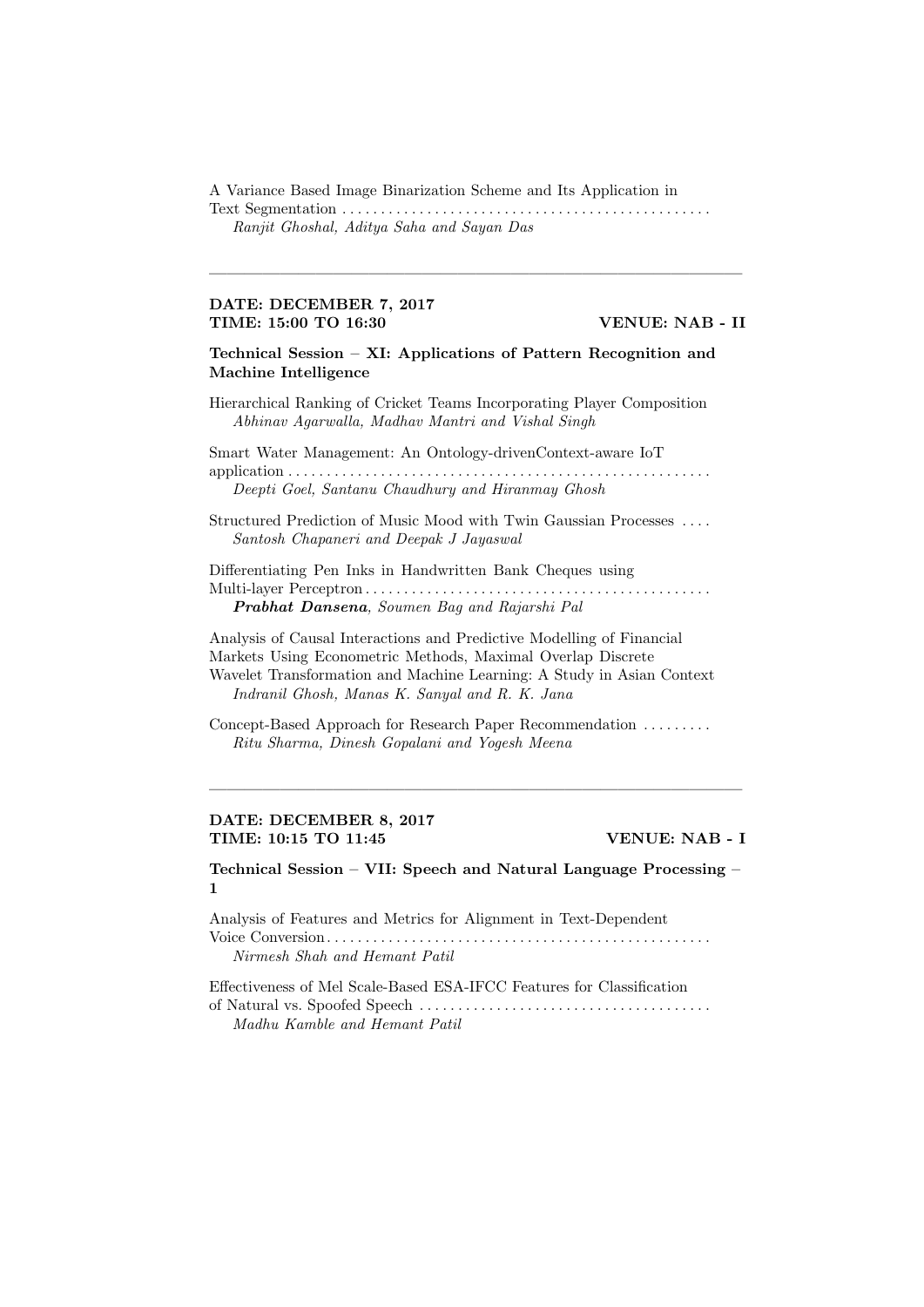| Novel Phase Encoded Mel filterbank Energies for Environmental Sound |
|---------------------------------------------------------------------|
|                                                                     |
| Rishabh Tak, Dharmesh Agrawal and Hemant Patil                      |
|                                                                     |

An Adaptive i-vector Extraction for Speaker Verification with Short Utterance . . . . . . . . . . . . . . . . . . . . . . . . . . . . . . . . . . . . . . . . . . . . . . . . . . . . . . . . Arnab Poddar, Md Sahidullah and Goutam Saha

Spoken Keyword Retrieval using Source and System Features . . . . . . . . . . . Maulik Madhavi, Hemant Patil and Nikhil Bhendawade

Novel Gammatone Filterbank Based Spectro-Temporal Features for Robust Phoneme Recognition. . . . . . . . . . . . . . . . . . . . . . . . . . . . . . . . . . . . . . . Ankit Nagpal and Hemant Patil

 $\longrightarrow$  . The contribution of the contribution of  $\mathcal{L}$ 

#### DATE: DECEMBER 8, 2017 TIME: 10:15 TO 11:45 VENUE: NAB - II

#### Technical Session – IX: Data Mining and Big Data Analytics –  $1$

K-Means Algorithm to Identify k1-Most Demanding Products . . . . . . . . . . Ritesh Kumar, Partha Sarathi Bishnu and Vandana Bhattacherjee

Mining Rare Patterns using Hyper-Linked Data Structure . . . . . . . . . . . . . . . . Anindita Borah and Bhabesh Nath

Random Binary Search Trees for Approximate Nearest Neighbour Search in Binary Space . . . . . . . . . . . . . . . . . . . . . . . . . . . . . . . . . . . . . . . . . . . . Michal Komorowski and Tomasz Trzcinski

Opinion Mining using Support Vector Machine with Web based Diverse Data . . . . . . . . . . . . . . . . . . . . . . . . . . . . . . . . . . . . . . . . . . . . . . . . . . . . . . . . . . . . Mir Shahriar Sabuj, Zakia Afrin and K. M. Azharul Hasan

Harnessing Online News for Sarcasm Detection in Hindi Tweets. . . . . . . . . Santosh Kumar Bharti, Sathya Babu Korra and Sanjay Kumar Jena

Incremental learning of Non Stationary Temporal Causal Networks for Telecommunication Domain . . . . . . . . . . . . . . . . . . . . . . . . . . . . . . . . . . . . . . . . Ram Mohan, Santanu Chaudhury and Brejesh Lall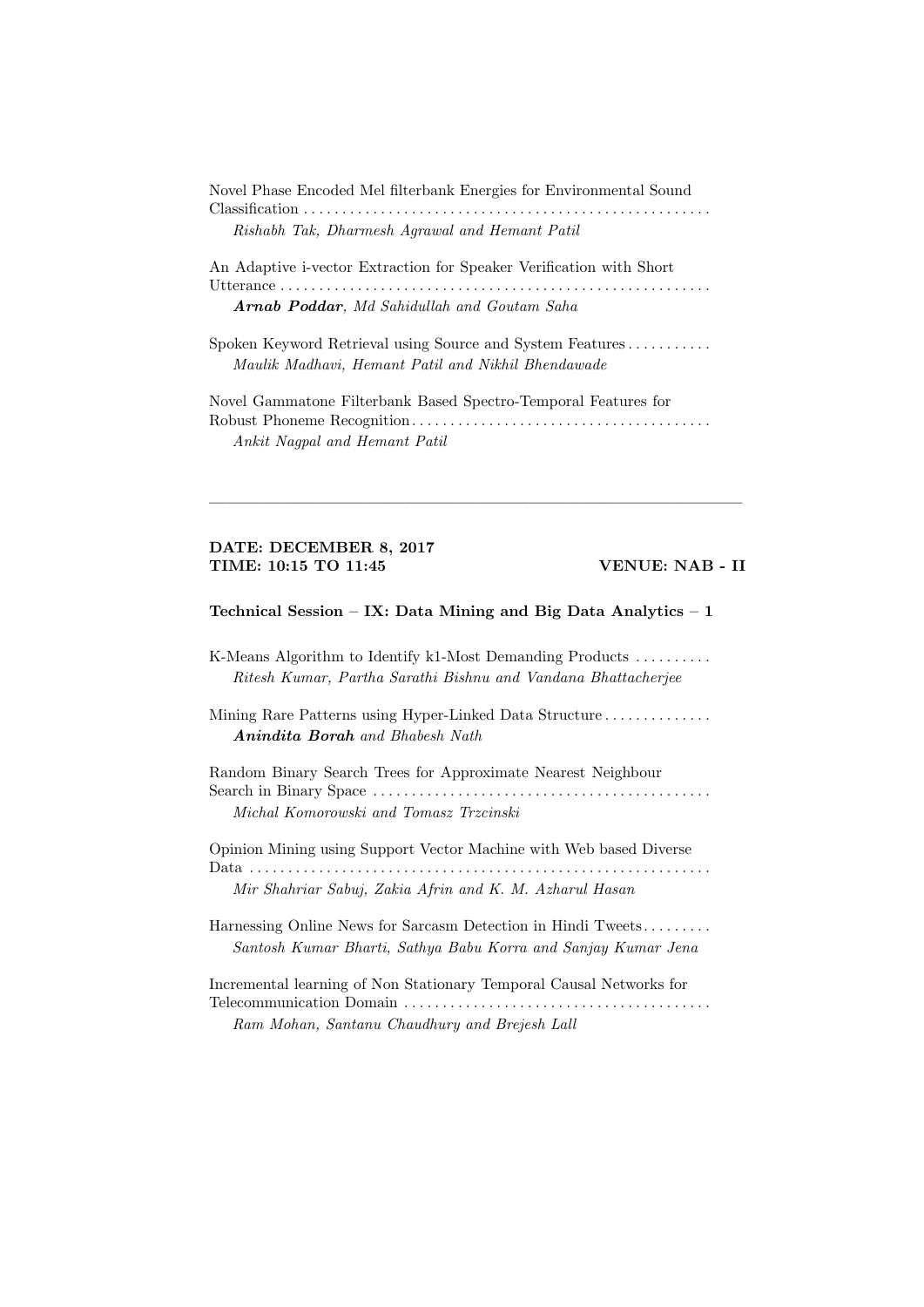### DATE: DECEMBER 8, 2017 TIME: 15:00 TO 16:30 VENUE: NAB - I

Technical Session – VIII: Speech and Natural Language Processing – 2

 $\longrightarrow$  . The contribution of the contribution of  $\mathcal{L}$ 

Neural Networks Compression for Language Modeling . . . . . . . . . . . . . . . . . Artem Grachev, Dmitry Ignatov and Andrey Savchenko

A Metaphor Detection Approach using Cosine Similarity . . . . . . . . . . . . . . . Malay Pramanick and Pabitra Mitra

Named Entity Identification Based Translation Disambiguation Model . . . Vijay Sharma and Namita Mittal

LEXER: LEXicon based Emotion analyzeR . . . . . . . . . . . . . . . . . . . . . . . . . . Shikhar Sharma, Piyush Kumar and Krishan Kumar

Lexical TF-IDF: An n-gram Feature Space for Cross-Domain Classification of Sentiment Reviews . . . . . . . . . . . . . . . . . . . . . . . . . . . . . . . . . Atanu Dey, Mamata Jenamani and Jitesh J Thakkhar

A Method for Semantic Relatedness based Query Focused Text Summarization . . . . . . . . . . . . . . . . . . . . . . . . . . . . . . . . . . . . . . . . . . . . . . . . . . . Nazreena Rahman and Bhogeswar Borah

 $\frac{1}{\sqrt{2}}$  , and the contract of  $\frac{1}{\sqrt{2}}$  , and  $\frac{1}{\sqrt{2}}$  , and  $\frac{1}{\sqrt{2}}$  , and  $\frac{1}{\sqrt{2}}$  , and  $\frac{1}{\sqrt{2}}$ 

#### DATE: DECEMBER 8, 2017 TIME: 15:00 TO 16:30 VENUE: NAB - II

#### Technical Session – X: Data Mining and Big Data Analytics –  $2$

A Graphical Model for Football Story Snippet Synthesis from Large Scale Commentary . . . . . . . . . . . . . . . . . . . . . . . . . . . . . . . . . . . . . . . . . . . . . . . . Anirudh Vyas, Sangram Gaikwad and Chiranjoy Chattopadhyay

Palmprint and Finger Knuckle based Person Authentication with Random Forest via Kernel-2DPCA . . . . . . . . . . . . . . . . . . . . . . . . . . . . . . . . . . Gaurav Jaswal, Amit Kaul and Ravinder Nath

An efficient approach for mining frequent subgraphs . . . . . . . . . . . . . . . . . . . Tahira Alam, Sabit Anwar Zahin, Md. Samiullah and Chowdhury Farhan Ahmed

An Efficient Encoding Scheme for Dynamic Multidimensional Datasets . . Mehnuma Tabassum Omar and K.M. Azharul Hasan